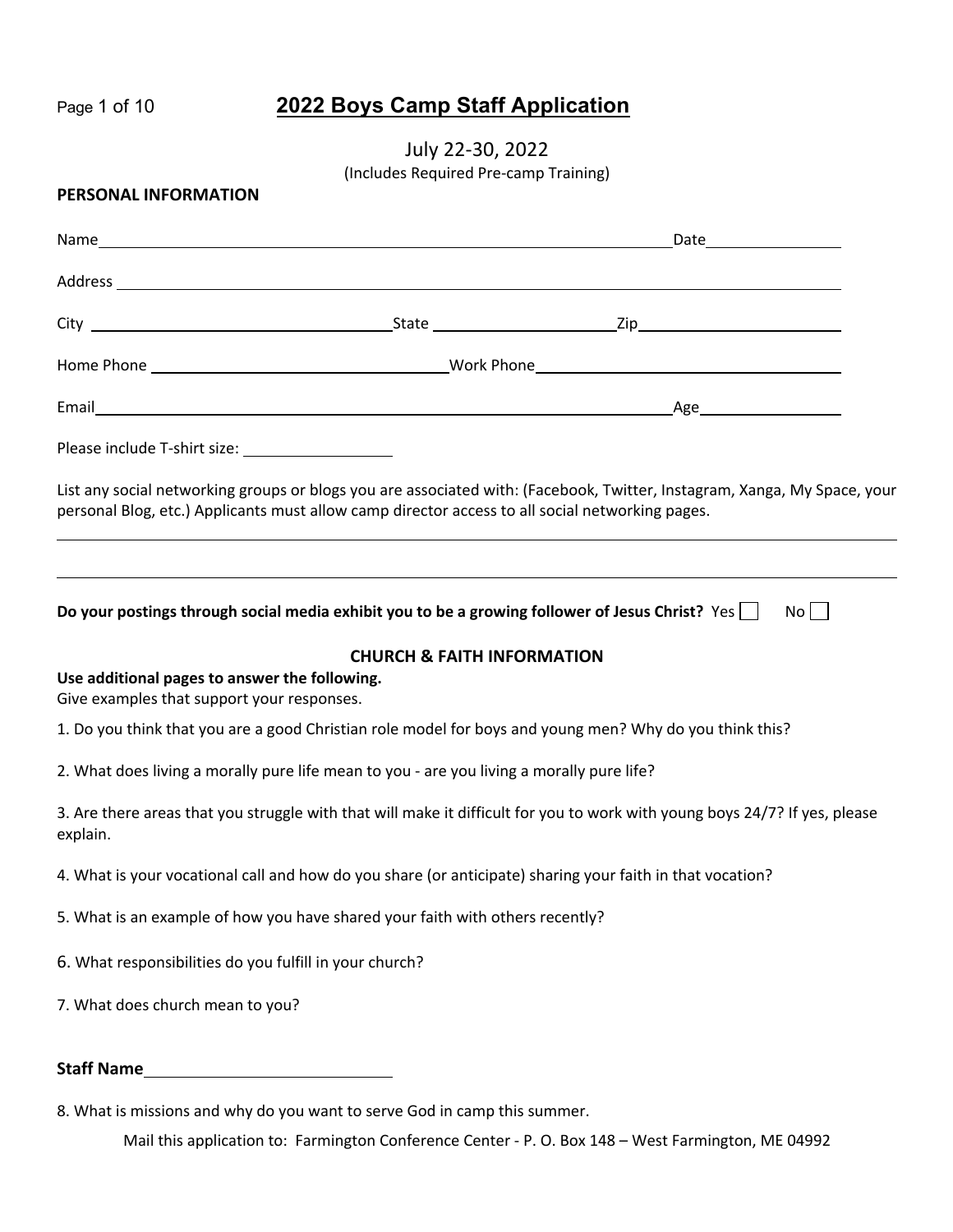### Page 2 of 10 **2022 Boys Camp Staff Application**

#### **9. What do you personally want to receive as a result of your experience at camp?**

10. What is your personal testimony regarding your relationship with Jesus Christ – include a brief overview of your spiritual growth over the last year? (*Complete on a separate page)*

Are you an active church member?  $\Box$  Yes  $\Box$  No

If yes, where is your church membership?

Pastor's name and phone number:

How long have you been a member?

#### **PERSONAL EXPERIENCE WORKING WITH CHILDREN**

What experience have you had working with school age children and/or youth?

|                                                                 | How comfortable are you in talking with children and/or youth about salvation? |  |
|-----------------------------------------------------------------|--------------------------------------------------------------------------------|--|
| $\Box$ Very comfortable $\Box$ Comfortable $\Box$ Uncomfortable |                                                                                |  |
| Comments:                                                       |                                                                                |  |

| Is there any reason that you cannot keep up with an active workday in a rustic camp setting? |  |
|----------------------------------------------------------------------------------------------|--|
| If yes, explain (use separate sheet, if necessary)                                           |  |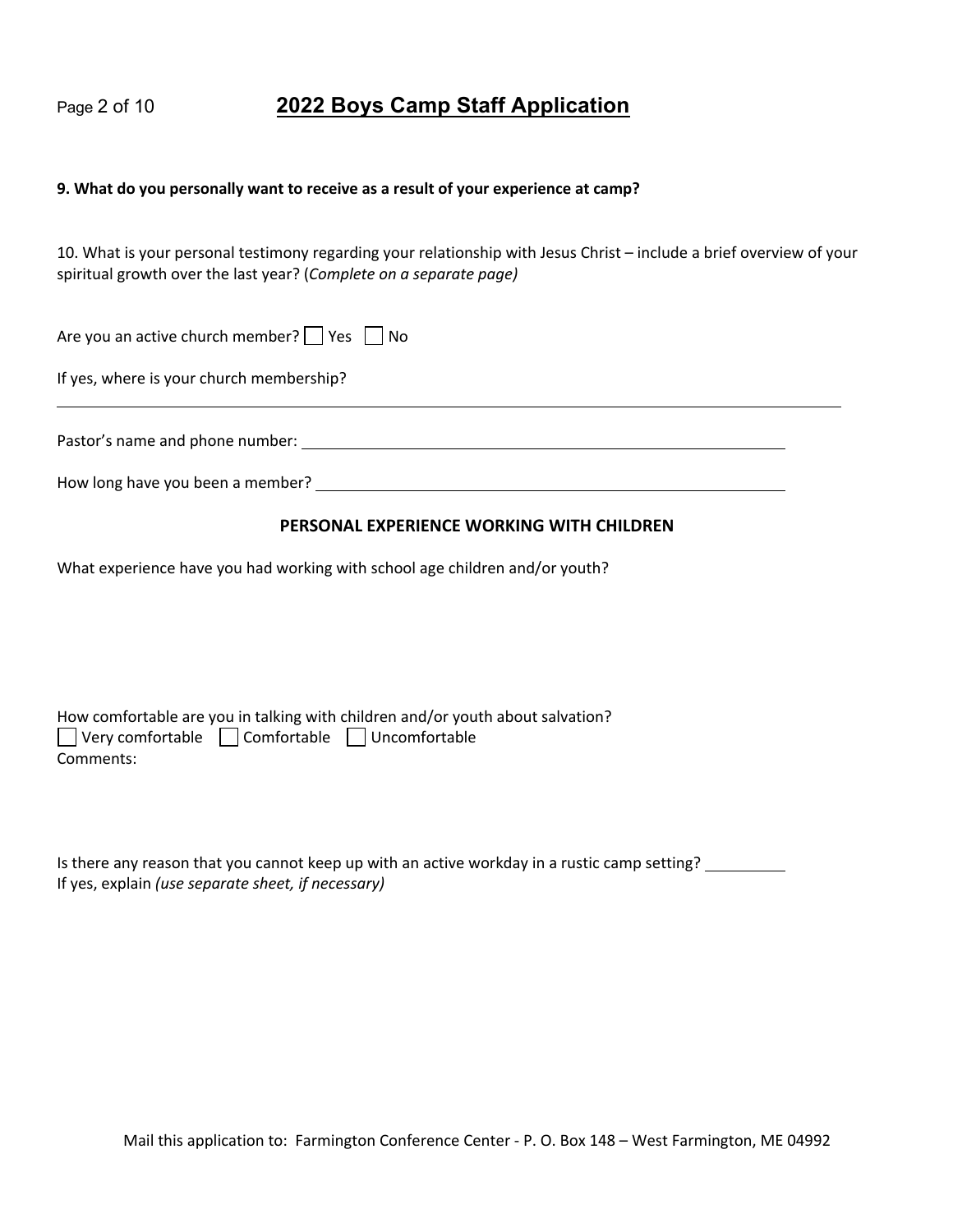## Page 3 of 10 **2022 Boys Camp Staff Application**

### **Staff Name**

#### **SKILLS/EXPERIENCE – Indicate your experience/ability to lead in the following areas**

|                                    | SOME | <b>EXTENSIVE</b> | LEADER |
|------------------------------------|------|------------------|--------|
| Bible Study leader for<br>children |      |                  |        |
| Bible Study leader for youth       |      |                  |        |
| Song Leading                       |      |                  |        |
| <b>Accompany Singing</b>           |      |                  |        |
| Recreation                         |      |                  |        |
| Certified Lifeguard                |      |                  |        |
| Drama                              |      |                  |        |
| Puppets                            |      |                  |        |
| Clowning                           |      |                  |        |
| Cooking                            |      |                  |        |
| Photography                        |      |                  |        |
| Sign Language                      |      |                  |        |
| Archery                            |      |                  |        |
| <b>Balloon Animals</b>             |      |                  |        |
| Arts and Crafts                    |      |                  |        |
| Sewing                             |      |                  |        |
| Interpretive Dance                 |      |                  |        |
| Nature                             |      |                  |        |
| Administrative                     |      |                  |        |

Instruments played:

Other skills: <u>with the second contract of the second contract of the second contract of the second contract of the second contract of the second contract of the second contract of the second contract of the second contrac</u>

#### **Be sure you check for and treat for Head lice before coming to camp** (several days/1 week and again the night before).

All staff are checked for Head Lice during check-in.

No staff with head lice will be allowed to stay and we want all staff to stay for the camp week.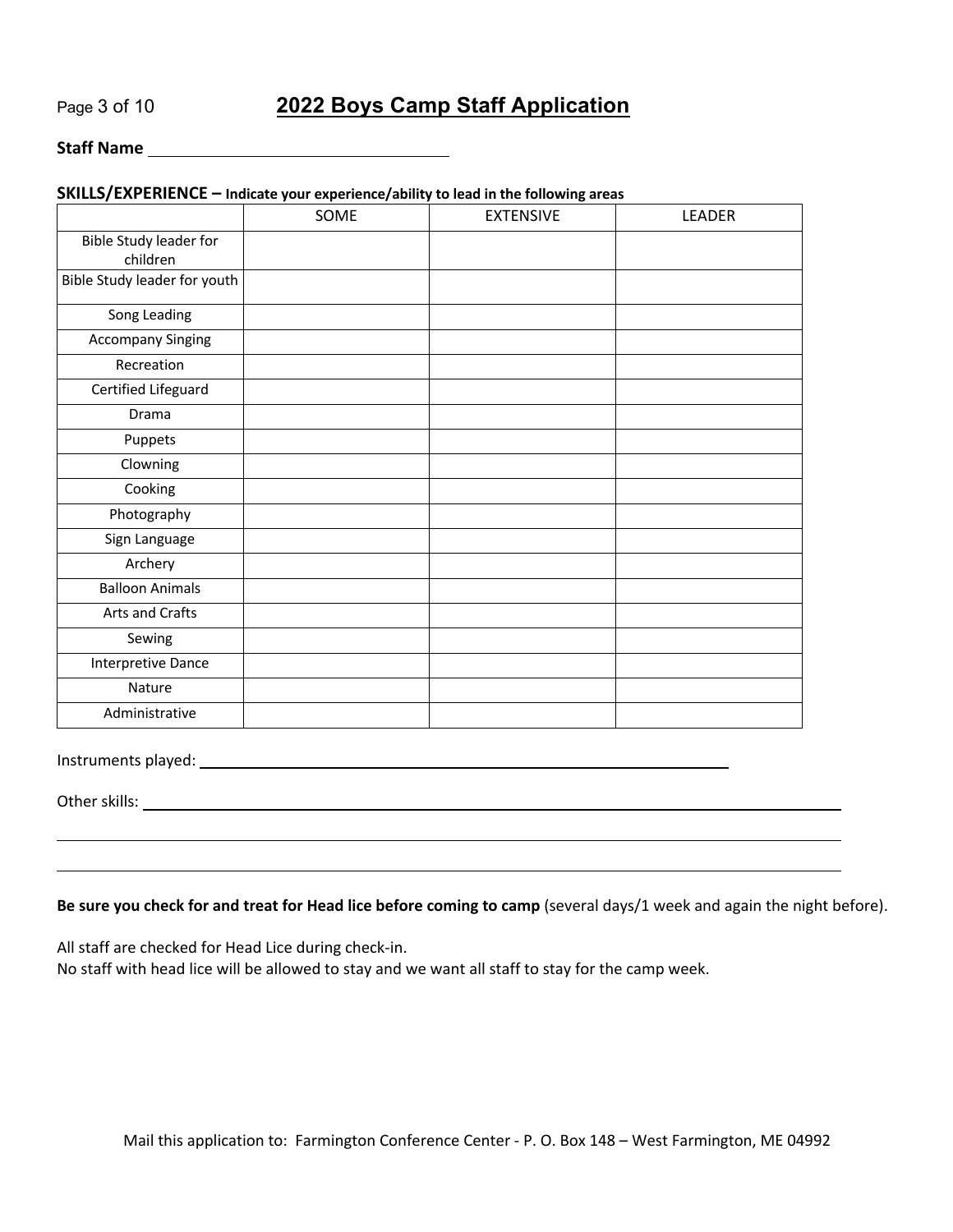| 2022 Boys Camp Staff Application |
|----------------------------------|
|----------------------------------|

**Staff Name** 

**Page 4 of 10** 

**2022 Boys Camp Staff Medical Form**

|                         | <b>Medical Check-off List for Staff member</b>                                                                                                                               |  |  |
|-------------------------|------------------------------------------------------------------------------------------------------------------------------------------------------------------------------|--|--|
| List:                   | Allergies - food, insects, plants, etc.   Yes   No                                                                                                                           |  |  |
|                         | What symptoms do you have and what is the treatment?<br>Epi Pen Benadryl None                                                                                                |  |  |
| List:                   | and the control of the control of the control of the control of the control of the control of the control of the                                                             |  |  |
|                         | What symptoms do you have and what is the treatment?<br>Epi Pen__________ Benadryl _______________ None                                                                      |  |  |
| List:                   |                                                                                                                                                                              |  |  |
|                         | What symptoms do you have and what is the treatment?                                                                                                                         |  |  |
|                         | If you require emergency medications, please include the allergy action plan that has been completed by your physician<br>and signed by a parent/guardian (if under age 18). |  |  |
| If so, please identify: | Do you have any diet restrictions?<br>Yes $ $ No                                                                                                                             |  |  |
|                         |                                                                                                                                                                              |  |  |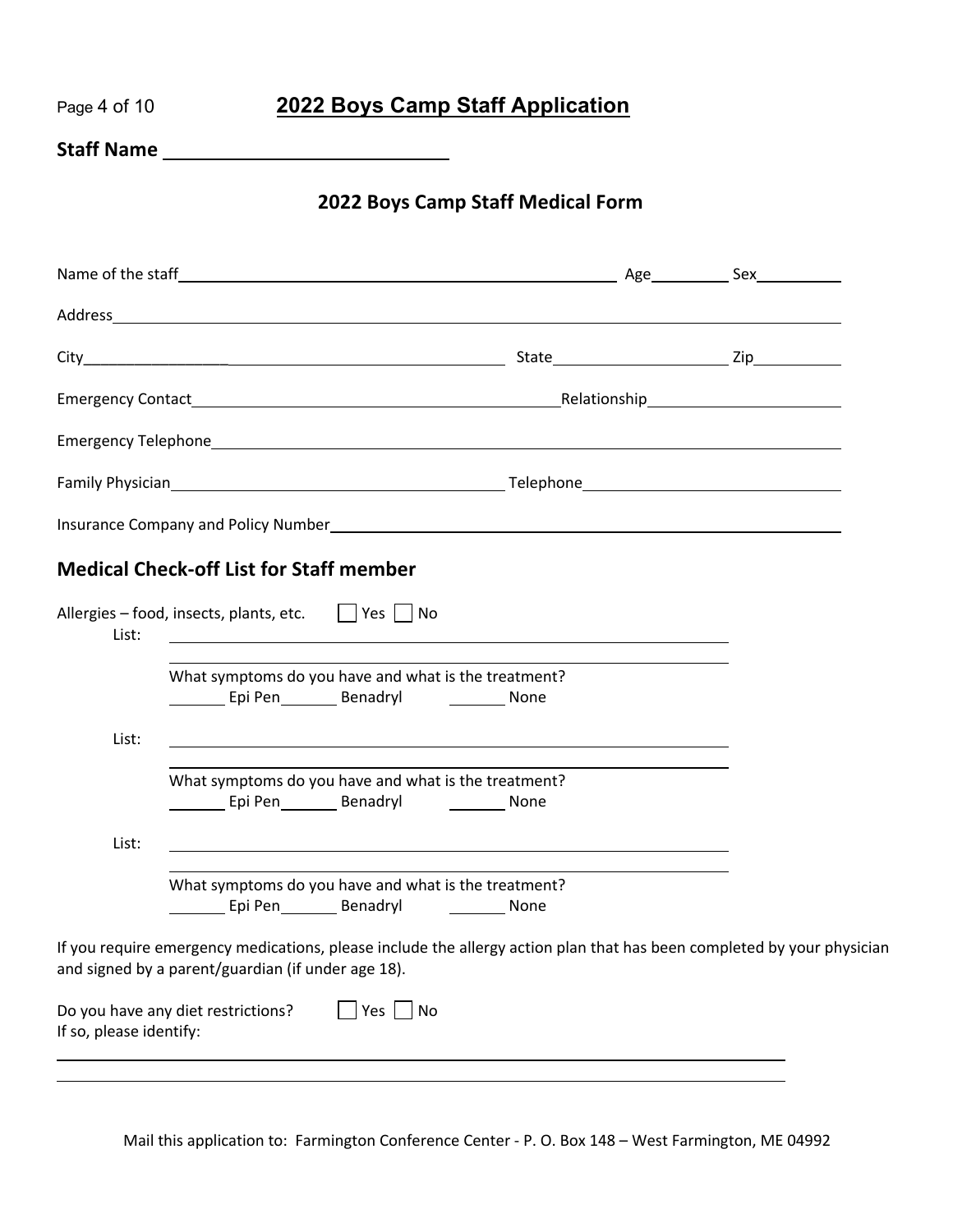# Page 5 of 10 **2022 Boys Camp Staff Application**

| Do you have any of the following medical issues that we should be aware of. Please describe below.                                                                                                                                  |
|-------------------------------------------------------------------------------------------------------------------------------------------------------------------------------------------------------------------------------------|
| Eating Disorder <u>Communications</u> and the contract of the contract of the contract of the contract of the contract of the contract of the contract of the contract of the contract of the contract of the contract of the contr |
|                                                                                                                                                                                                                                     |
|                                                                                                                                                                                                                                     |
|                                                                                                                                                                                                                                     |
|                                                                                                                                                                                                                                     |
| Any prescription medications that are to be given during camp must be accompanied by instructions from the<br>responsibling interactions and BALICT ha in their original phorosopy containor                                        |

**prescribing physician and MUST be in their original pharmacy container.** 

**\*\*\*Any medication that is otherwise presented will not be allowed to be given per State law.**

\*\*\***List all prescriptions on Prescription page below.**

Over-the-counter medications must be in their original container and written instructions included with how they are to be given.(i.e. seasonal allergy meds, menstrual cramps, vitamins, etc)

**Please check off below for permission for camp nurse to administer over-the-counter medications:**

| Acetaminophen (Tylenol)    | $\Box$ yes $\Box$ no |  |
|----------------------------|----------------------|--|
| Ibuprofen (Advil, Motrin)  | $\Box$ yes $\Box$ no |  |
| Diphenhydramine (Benadryl) | $\Box$ yes $\Box$ no |  |

The **Medications Form** that has been included is to be completed with names of medications, what they are given for, times to be given and any other special instructions. These will be kept by the nurse to make sure they are administered as directed.

### **Staff may not have any medications in their cabins unless they are for emergency use (Inhalers and Epi-pens).**

In the event I need medical attention and am unable to sign for such attention in an emergency, I hereby give permission to the physician selected by the camp to secure and administer treatment, including hospitalization, for me.

I understand that the camp health personnel will care for minor injuries and pains according to the Camp Medical Standard Orders Sheet. (These include but are not limited to: stomachaches, headaches, bug bites, minor scrapes and scratches.)

|                                                                                                            | have completed and signed this form and give permission for |  |
|------------------------------------------------------------------------------------------------------------|-------------------------------------------------------------|--|
| any of the medications above to be given as directed. (Parent's signature if needed for medical treatment) |                                                             |  |

**Staff Signature Community Community Community Community Community Community Community Community Community Community** 

**Parent Signature Date**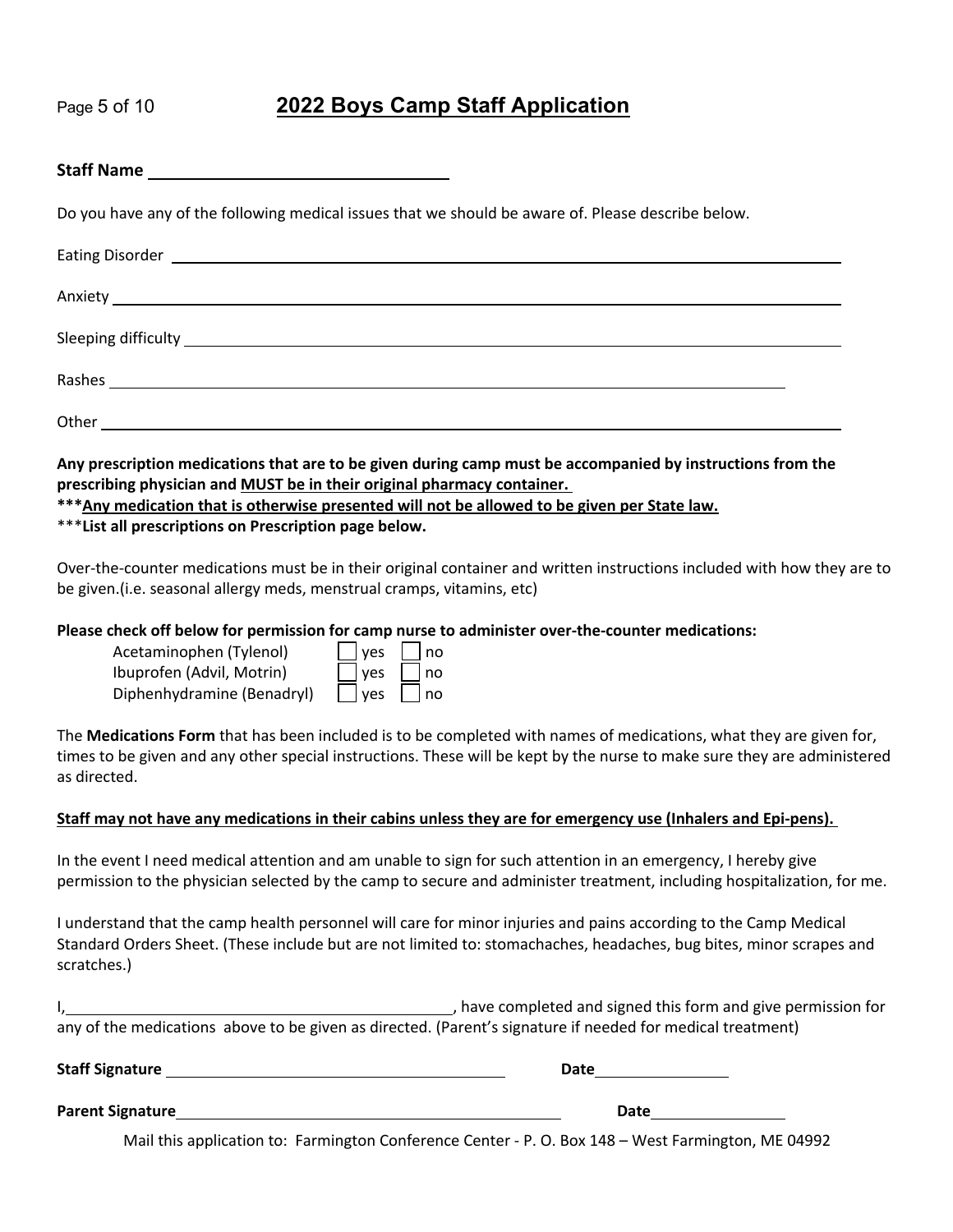# Page 6 of 10 **2022 Boys Camp Staff Application**

**Staff Name**

## **Prescription Form**

List all prescriptions you will be taking during camp

List the name of the prescription and the dosage for each day you will be at camp. If medicine needs to be taken at a time other than meals, please list the exact time prescription needs to be taken: (ex: evening: Bedtime, afternoon: 2:00 etc.) Make additional copies of form as needed.

Prescription One: \_\_\_\_\_\_\_\_\_\_\_\_\_\_\_\_\_\_\_\_\_\_\_\_\_\_\_\_\_\_\_\_\_\_\_\_\_\_\_\_\_\_\_\_\_\_\_\_\_\_\_\_\_\_\_\_\_\_\_\_\_

|           | Morning | <b>Breakfast</b> | Lunch | Afternoon | Dinner | Evening |
|-----------|---------|------------------|-------|-----------|--------|---------|
| Monday    |         |                  |       |           |        |         |
| Tuesday   |         |                  |       |           |        |         |
| Wednesday |         |                  |       |           |        |         |
| Thursday  |         |                  |       |           |        |         |
| Friday    |         |                  |       |           |        |         |
| Saturday  |         |                  |       |           |        |         |

Prescription Two: \_\_\_\_\_\_\_\_\_\_\_\_\_\_\_\_\_\_\_\_\_\_\_\_\_\_\_\_\_\_\_\_\_\_\_\_\_\_\_\_\_\_\_\_\_\_\_\_\_\_\_\_\_\_\_\_\_\_\_\_\_

|           | Morning | <b>Breakfast</b> | Lunch | Afternoon | Dinner | Evening |
|-----------|---------|------------------|-------|-----------|--------|---------|
| Monday    |         |                  |       |           |        |         |
| Tuesday   |         |                  |       |           |        |         |
| Wednesday |         |                  |       |           |        |         |
| Thursday  |         |                  |       |           |        |         |
| Friday    |         |                  |       |           |        |         |
| Saturday  |         |                  |       |           |        |         |

Prescription Three: **Example 20** and 20 and 20 and 20 and 20 and 20 and 20 and 20 and 20 and 20 and 20 and 20 and 20 and 20 and 20 and 20 and 20 and 20 and 20 and 20 and 20 and 20 and 20 and 20 and 20 and 20 and 20 and 20

|           | Morning | <b>Breakfast</b> | Lunch | Afternoon | Dinner | Evening |
|-----------|---------|------------------|-------|-----------|--------|---------|
| Monday    |         |                  |       |           |        |         |
| Tuesday   |         |                  |       |           |        |         |
| Wednesday |         |                  |       |           |        |         |
| Thursday  |         |                  |       |           |        |         |
| Friday    |         |                  |       |           |        |         |
| Saturday  |         |                  |       |           |        |         |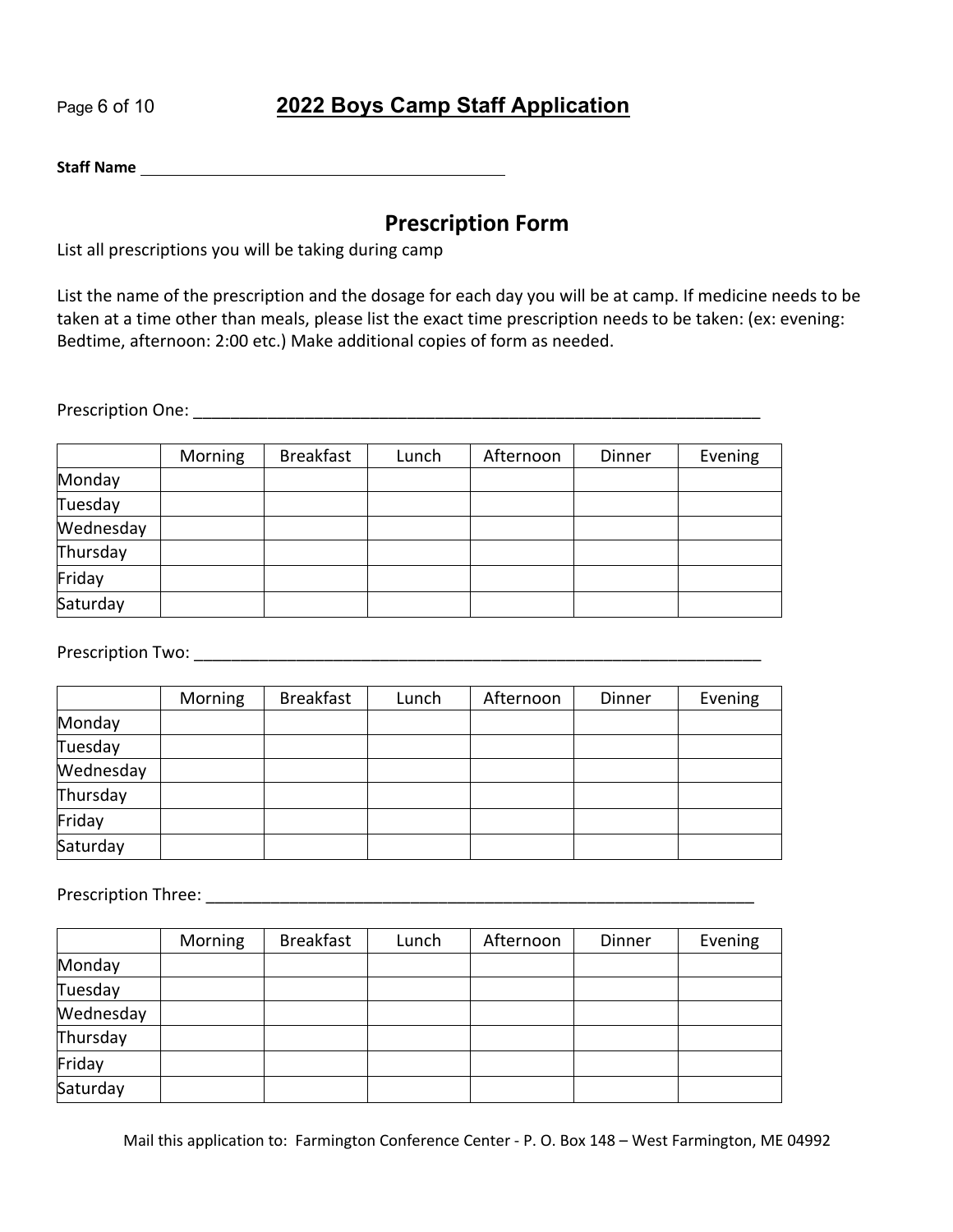# Page 7 of 10 **2022 Boys Camp Staff Application**

**Staff Name**

### **COVID 19 Liability Release Waiver**

Due to the 2021-2022 outbreak of the novel Coronavirus (COVID 19), Boys Camp at Farmington along with Farmington Conference Center are taking extra precautions to protect our campers and staff with enhanced sanitation/disinfecting procedures in compliance with CDC guidelines.

Symptoms of COVID 19 include:

- Fever
- Fatigue
- Dry Cough
- Difficulty Breathing

I agree to the following

- I understand the above symptoms and affirm that I, as well as all household members, do not currently have, nor have experienced the symptoms listed above within the last 14 days.
- I affirm that I, as well as all household members, have not been diagnosed with COVID 19 within the past 30 days.
- I affirm that I, as well as all household members, have not knowingly been exposed to anyone diagnosed with COVID 19 within the past 30 days.
- I affirm that I, as well as all household members, have not traveled outside of the country or to any city considered to be a "hot spot" for COVID 19 in the past 30 days.
- I understand that Farmington Conference Center/Boys Camp at Farmington has taken all reasonable safety and sanitation precautions but cannot guarantee that I will not be exposed to COVID 19 while at camp, and that Farmington Conference Center/Boys Camp at Farmington cannot be held liable for any possible exposure.

By signing below, I agree to each statement above and release Farmington Conference Center/Boys Camp at Farmington from any and all liability for unintentional exposure or harm due to COVID 19.

| Name      | Date |
|-----------|------|
|           |      |
| Signature | Date |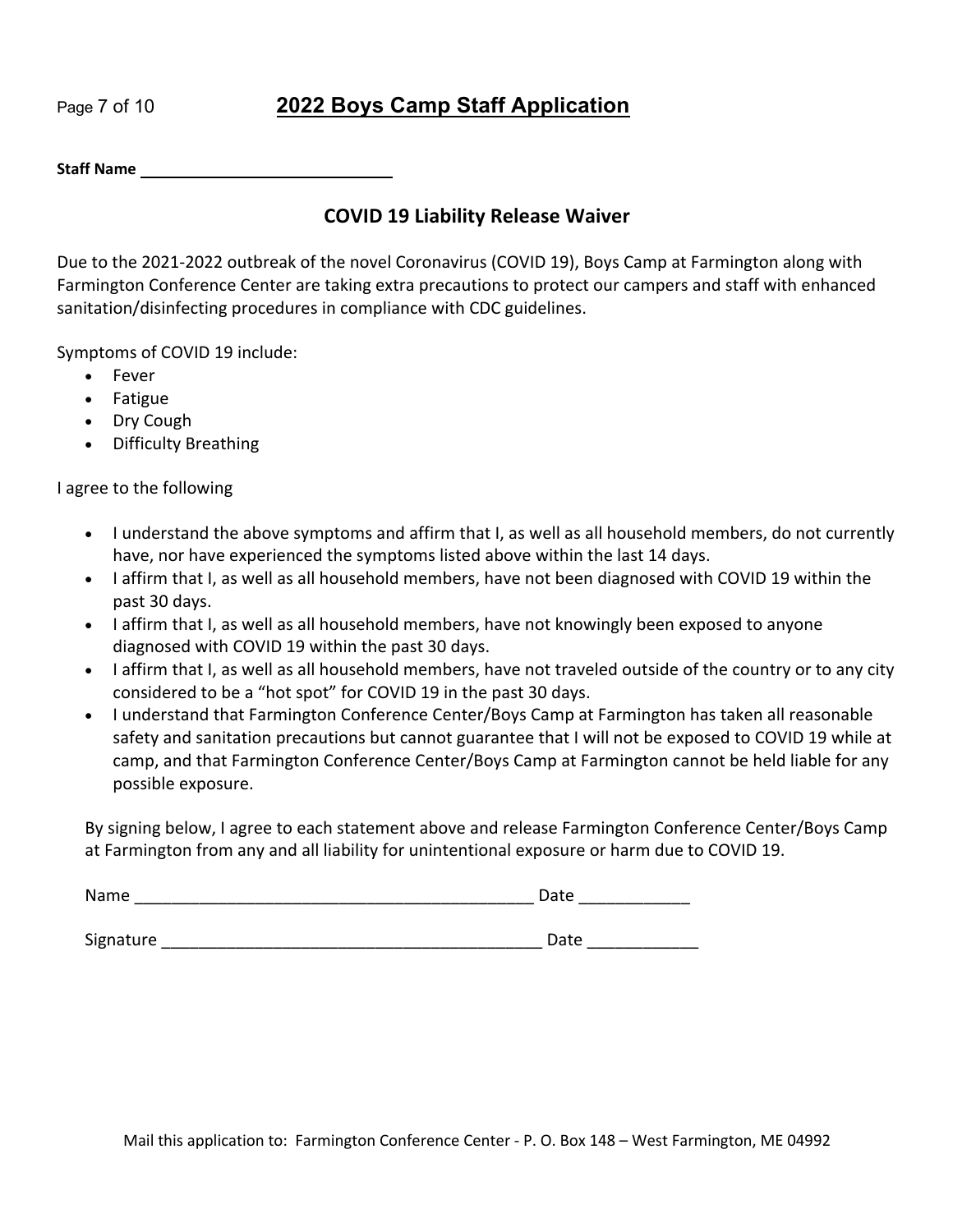Page 8 of 10 **2022 Boys Camp Staff Application**

**Staff Name**

**If you have had a fever for any reason, consult a physician, so that if it is something else, the doctor can clear you to attend camp!** 

### **HEALTH MONITORING BEFORE COMING TO CAMP! COVID-19 INSTRUCTIONS**

**Please complete this "Daily Health Monitoring Form" for 14 days prior to staff check-in date. Use the copy included so that you can answer the questions below and bring with you to check-in!** 

**We are including a Daily Health Monitoring Form (Pg.7) to assist you as you monitor your health before coming to camp check-in.** People with COVID-19 have had a wide range of symptoms reported – ranging from mild symptoms to severe illness. Symptoms may appear **2-14 days after exposure to the virus.** 

**People with these symptoms may have COVID-19:** Each staffer will be asked the following questions at checkin. Bring with you the chart (online or hard copy) to show that you have checked for the required time period before coming to camp. In the questions below, Your Name.

1. Have you had a fever (100.4 or above) or chills? Check daily.

| × |
|---|

2. Have you had a cough or difficulty breathing (not related to asthma or allergies)?

3. Have you had unexplained muscle aches or fatigue?

4. Have you had Nausea, vomiting or diarrhea?

5. Have you had a new loss of taste or smell?

6. Have you been diagnosed with COVID 19?

| Λ<br>n |
|--------|
| ∕<br>Ξ |
|        |

7. Have you been in close contact with someone diagnosed with COVID 19 or been exposed to someone with symptoms or a confirmed or suspected case.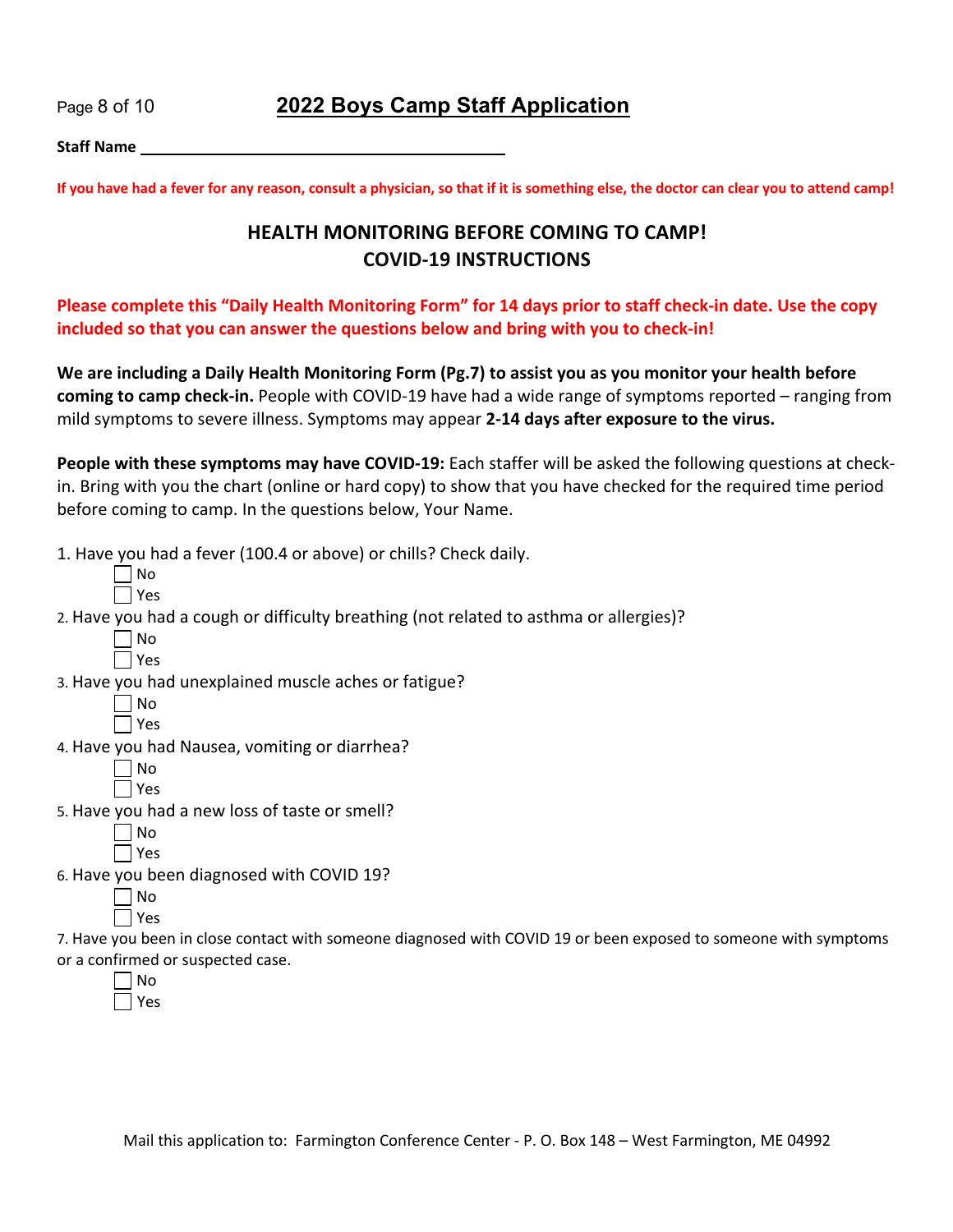Page 9 of 10 **2022 Boys Camp Staff Application**

**Staff Name**

# **Daily Health Monitoring Form for 2022 Boys Camp**

### **Please put in the actual temperature each day for the Daily Temperature Log. For all other questions, answer yes or no to all questions**

| <b>DAY</b>         | $\mathbf{1}$ | $\overline{2}$ | 3 | 4 | 5 | $\boldsymbol{6}$ | $\overline{7}$ | 8 | $9\,$ | 10 | 11 | 12 | 13 | 14 |
|--------------------|--------------|----------------|---|---|---|------------------|----------------|---|-------|----|----|----|----|----|
| Daily              |              |                |   |   |   |                  |                |   |       |    |    |    |    |    |
| Temperature        |              |                |   |   |   |                  |                |   |       |    |    |    |    |    |
| Log                |              |                |   |   |   |                  |                |   |       |    |    |    |    |    |
| Have you had       |              |                |   |   |   |                  |                |   |       |    |    |    |    |    |
| cough or           |              |                |   |   |   |                  |                |   |       |    |    |    |    |    |
| breathing          |              |                |   |   |   |                  |                |   |       |    |    |    |    |    |
| difficulty (not    |              |                |   |   |   |                  |                |   |       |    |    |    |    |    |
| related to         |              |                |   |   |   |                  |                |   |       |    |    |    |    |    |
| asthma or          |              |                |   |   |   |                  |                |   |       |    |    |    |    |    |
| allergies?         |              |                |   |   |   |                  |                |   |       |    |    |    |    |    |
| Have you had       |              |                |   |   |   |                  |                |   |       |    |    |    |    |    |
| unexplained        |              |                |   |   |   |                  |                |   |       |    |    |    |    |    |
| muscle aches or    |              |                |   |   |   |                  |                |   |       |    |    |    |    |    |
| fatigue?           |              |                |   |   |   |                  |                |   |       |    |    |    |    |    |
| Have you had       |              |                |   |   |   |                  |                |   |       |    |    |    |    |    |
| nausea,            |              |                |   |   |   |                  |                |   |       |    |    |    |    |    |
| vomiting or        |              |                |   |   |   |                  |                |   |       |    |    |    |    |    |
| diarrhea?          |              |                |   |   |   |                  |                |   |       |    |    |    |    |    |
| Have you had a     |              |                |   |   |   |                  |                |   |       |    |    |    |    |    |
| new loss of taste  |              |                |   |   |   |                  |                |   |       |    |    |    |    |    |
| or smell?          |              |                |   |   |   |                  |                |   |       |    |    |    |    |    |
| Have you been      |              |                |   |   |   |                  |                |   |       |    |    |    |    |    |
| diagnosed with     |              |                |   |   |   |                  |                |   |       |    |    |    |    |    |
| <b>COVID - 19?</b> |              |                |   |   |   |                  |                |   |       |    |    |    |    |    |
| Have you been      |              |                |   |   |   |                  |                |   |       |    |    |    |    |    |
| in close contact   |              |                |   |   |   |                  |                |   |       |    |    |    |    |    |
| with someone       |              |                |   |   |   |                  |                |   |       |    |    |    |    |    |
| diagnosed with     |              |                |   |   |   |                  |                |   |       |    |    |    |    |    |
| COVID-19 or        |              |                |   |   |   |                  |                |   |       |    |    |    |    |    |
| been exposed to    |              |                |   |   |   |                  |                |   |       |    |    |    |    |    |
| someone with       |              |                |   |   |   |                  |                |   |       |    |    |    |    |    |
| symptoms or        |              |                |   |   |   |                  |                |   |       |    |    |    |    |    |
| suspected case     |              |                |   |   |   |                  |                |   |       |    |    |    |    |    |
| of COVID-19?       |              |                |   |   |   |                  |                |   |       |    |    |    |    |    |